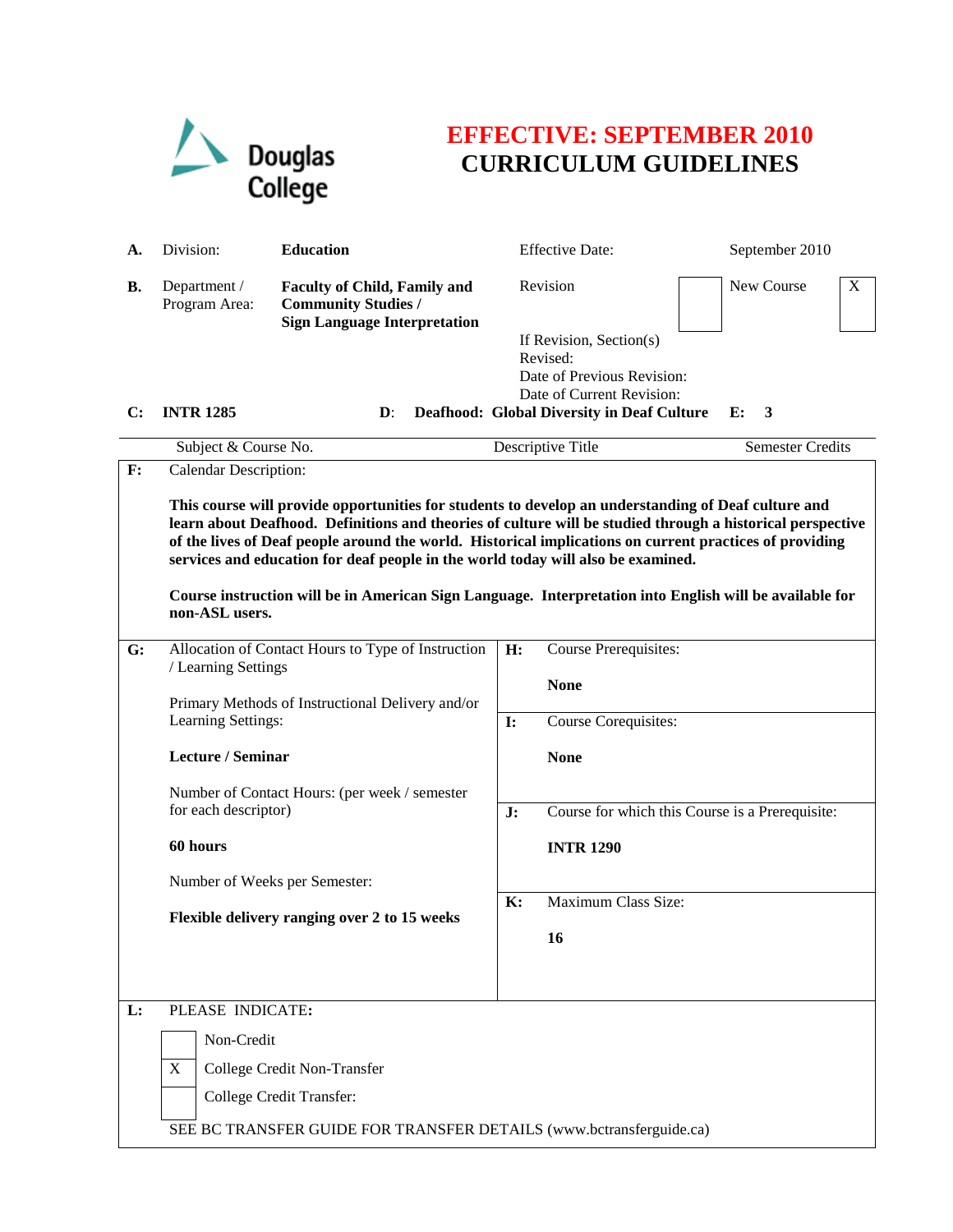| M:        |                                                                                                                                                                                                    | Course Objectives / Learning Outcomes<br>Upon successful completion of this course, the student will be able to:                                                                         |  |  |  |
|-----------|----------------------------------------------------------------------------------------------------------------------------------------------------------------------------------------------------|------------------------------------------------------------------------------------------------------------------------------------------------------------------------------------------|--|--|--|
|           | 1.                                                                                                                                                                                                 | Recognize and comprehend Deaf cultural diversity in local, national and international arenas,<br>including historical influences.                                                        |  |  |  |
|           | 2.                                                                                                                                                                                                 | Examine the influence society has had on the formation of Deaf culture.                                                                                                                  |  |  |  |
|           | 3.                                                                                                                                                                                                 | Explain the parameters and realm of Deafhood.                                                                                                                                            |  |  |  |
|           | 4.                                                                                                                                                                                                 | Identify the influence of external factors on the formation of Deaf identity such as the historical<br>lack of social acceptance.                                                        |  |  |  |
|           | 5.                                                                                                                                                                                                 | Discuss the subtle role of medical community upon the definition of Deaf people and Deaf<br>culture.                                                                                     |  |  |  |
|           | 6.                                                                                                                                                                                                 | Recognize historical landmarks such as the impact of Socrates and the Milan 1880 conference on<br>the lives of Deaf individuals and communities locally, nationally and internationally. |  |  |  |
|           | 7.                                                                                                                                                                                                 | Differentiate between a fixed definition of "client" and a model that includes considerations of<br>context in which deaf individual and groups exist.                                   |  |  |  |
| N:        | <b>Course Content</b><br>The following global ideas guide the design and delivery of this course:                                                                                                  |                                                                                                                                                                                          |  |  |  |
|           | $\bullet$                                                                                                                                                                                          | The Deaf communities, locally, nationally and internationally reflect similar diversity evident in<br>majority culture                                                                   |  |  |  |
|           | $\bullet$                                                                                                                                                                                          | People working in the Deaf community need to comprehend diversity and the implications of<br>diversity specific to Deaf individuals and groups.                                          |  |  |  |
|           | $\bullet$                                                                                                                                                                                          | Variation in deaf individual's lived experience affects the formulation of identity and sense of<br>Deafhood.                                                                            |  |  |  |
|           | $\bullet$                                                                                                                                                                                          | Interpreters need to recognize and comprehend deaf individuals and groups in a much more<br>global perspective, rather than as clients bridging two basic cultures and languages.        |  |  |  |
|           | $\bullet$                                                                                                                                                                                          | Sociological, psychological and educational perspectives need to be considered by interpreters<br>working with Deaf individuals.                                                         |  |  |  |
|           | $\bullet$                                                                                                                                                                                          | Deaf individuals and deaf groups are unique cultural and linguistic entities.                                                                                                            |  |  |  |
| <b>O:</b> |                                                                                                                                                                                                    | Methods of Instruction:                                                                                                                                                                  |  |  |  |
|           |                                                                                                                                                                                                    | Lecture/discussion                                                                                                                                                                       |  |  |  |
|           |                                                                                                                                                                                                    | Small group work                                                                                                                                                                         |  |  |  |
|           |                                                                                                                                                                                                    | <b>Guest speakers</b><br><b>Course readings/videotapes/handouts</b>                                                                                                                      |  |  |  |
| P:        |                                                                                                                                                                                                    | Textbooks and Materials to be Purchased by Students:                                                                                                                                     |  |  |  |
|           | <b>T.B.A.</b>                                                                                                                                                                                      |                                                                                                                                                                                          |  |  |  |
| Q:        | <b>Means of Assessment</b><br>This course will conform to Douglas College policy regarding the number and weighting of evaluations.<br>Typical means of evaluation would include a combination of: |                                                                                                                                                                                          |  |  |  |
|           |                                                                                                                                                                                                    | <b>Group presentations</b><br><b>Field research</b><br>Video-taped and/or written assignments<br><b>Class participation</b>                                                              |  |  |  |